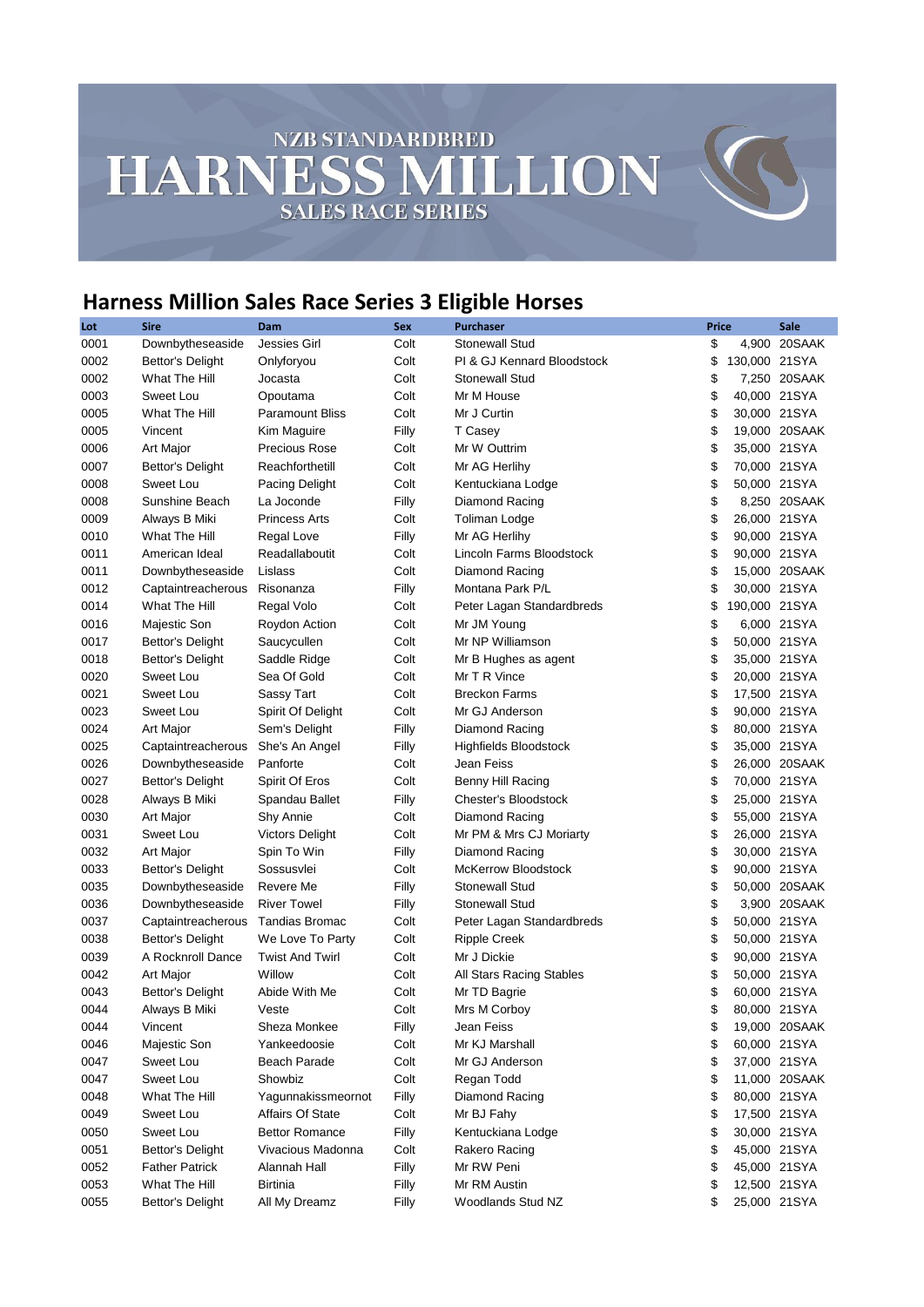| 0056 | <b>Father Patrick</b>               | Broadband                  | Filly | Brian Hughes                       | \$ |               | 30,000 21SYA  |
|------|-------------------------------------|----------------------------|-------|------------------------------------|----|---------------|---------------|
| 0057 | Bettor's Delight                    | Ca Cest Lamore             | Filly | Mr SB Witte                        | \$ |               | 45,000 21SYA  |
| 0058 | Downbytheseaside                    | Tricky Girl                | Colt  | Regan Todd                         | \$ |               | 9,250 20SAAK  |
| 0059 | A Rocknroll Dance                   | Callmemaybe                | Colt  | Mr MW White                        | \$ |               | 21,000 21SYA  |
| 0060 | Sweet Lou                           | Classy Beach               | Filly | Rogerson Bloodstock                | \$ |               | 35,000 21SYA  |
| 0062 | Bettor's Delight                    | Aquileia                   | Colt  | Mr W Outtrim                       | \$ | 120,000 21SYA |               |
| 0062 | Vincent                             | Twist N Shout              | Filly | <b>Todd Butts</b>                  | \$ |               | 8,500 20SAAK  |
| 0063 | Art Major                           | Changedown                 | Filly | Mr TG Casey                        | \$ |               | 25,000 21SYA  |
| 0066 | Sweet Lou                           | Athena Matai               | Colt  | Mr KJ Marshall                     | \$ |               | 10,000 21SYA  |
| 0067 | Art Major                           | <b>Western Willow</b>      | Filly | Vinnie Neumann                     | \$ |               | 10,000 20SAAK |
| 0069 | Bettor's Delight                    | Beaudiene Bad Babe         | Filly | Rakero Racing                      | \$ |               | 70,000 21SYA  |
| 0069 | What The Hill                       | Wings Of A Prayer          | Colt  | Peter Bult                         | \$ |               | 2,500 20SAAK  |
| 0070 | Sweet Lou                           | <b>Bishops Blessing</b>    | Colt  | All Stars Racing Stables           | \$ |               | 40,000 21SYA  |
| 0071 | <b>Father Patrick</b>               | Cyberspace                 | Colt  | Mr AG Herlihy                      | \$ |               | 18,000 21SYA  |
| 0072 | Bettor's Delight                    | Diamond Like               | Colt  | Mr BM Mangos                       | \$ |               | 55,000 21SYA  |
| 0074 | Betting Line                        | <b>Carpenters Daughter</b> | Colt  | Mr PF Kerr                         | \$ |               | 43,000 21SYA  |
| 0074 | Art Major                           | Alchemist                  | Colt  | <b>Stonewall Stud</b>              | \$ |               | 25,000 20SAAK |
| 0075 | Art Major                           | Alta Camilla               | Colt  | <b>Stonewall Stud</b>              | \$ |               | 52,500 20SAAK |
| 0076 | Sweet Lou                           | Dream Offer                | Colt  | <b>Equine Developments</b>         | \$ |               | 27,000 21SYA  |
| 0077 | Bettor's Delight                    | Christanna                 | Filly | <b>Stonewall Stud</b>              | \$ |               | 80,000 21SYA  |
| 0079 | Art Major                           | Double Shot                | Filly | Mr AJ Hickman                      | \$ |               | 40,000 21SYA  |
| 0079 | What The Hill                       | Amanda's Gem               | Filly | <b>Stonewall Stud</b>              | \$ |               | 6,500 20SAAK  |
| 0081 | Art Major                           | Cordelia                   | Colt  | <b>Eynon Farms</b>                 | \$ |               | 15,000 21SYA  |
| 0082 | Always B Miki                       | Cougar Bromac              | Colt  | Rogerson Bloodstock                |    |               | 46,000 21SYA  |
| 0083 | A Rocknroll Dance                   | Double Twist               | Colt  | Diamond Racing                     | \$ |               | 40,000 21SYA  |
| 0084 | Bettor's Delight                    | <b>First Western</b>       | Colt  | <b>Woodlands Stud NZ</b>           | \$ |               | 32,500 21SYA  |
| 0085 | Majestic Son                        | Cyclone L Ko               | Filly | Jordash Breeding Trust             | \$ |               | 32,500 21SYA  |
| 0086 | Rock N Roll Heaven Capture My Heart |                            | Colt  | Mr MD Bowden                       | \$ |               | 22,000 21SYA  |
| 0087 | What The Hill                       | <b>Factor The Odds</b>     | Colt  | Mr DJ White                        | \$ |               | 32,500 21SYA  |
| 0087 | Shadow Play                         | Born Again Delight         | Colt  | Rachael O'Meara                    | \$ |               | 4,000 20SAAK  |
| 0088 | Downbytheseaside                    | Grace Way                  | Colt  | <b>Stonewall Stud</b>              | \$ |               | 55,000 21SYA  |
| 0091 | What The Hill                       | Fear Factor                | Colt  | Mr DN Blackwell                    | \$ |               | 30,000 21SYA  |
| 0091 | Downbytheseaside                    | Cathy's Flybye             | Colt  | <b>Stonewall Stud</b>              | \$ |               | 16,500 20SAAK |
| 0093 | <b>Father Patrick</b>               | Dutch Annie                | Colt  | Mr BT O'Callaghan                  | \$ |               | 30,000 21SYA  |
| 0094 | Art Major                           | Fellamongstabeauty         | Colt  | Messrs DE & EY Nakhle              | S  |               | 50,000 21SYA  |
| 0095 | Bettor's Delight                    | <b>Ideal Belle</b>         | Colt  | Lincoln Farms Bloodstock           |    | 120,000 21SYA |               |
| 0097 | Betting Line                        | Goodlookingbabe            | Colt  | Mr BM Mangos                       | S  |               | 40,000 21SYA  |
| 0100 | Captaintreacherous                  | Go One Bettor              | Colt  | Mr AG Herlihy                      |    |               | 55,000 21SYA  |
| 0101 | Bettor's Delight                    | Goodlookinggirl            | Filly | Rogerson Bloodstock                |    | 140,000 21SYA |               |
| 0102 | Bettor's Delight                    | Jessies Cullen             | Colt  | Lincoln Farms Bloodstock           |    | 200,000 21SYA |               |
| 0102 | Downbytheseaside                    | Delightful Image           | Colt  | Crozier Racing Stable              | \$ |               | 29,000 20SAAK |
| 0103 | Art Major                           | Gold Elite                 | Colt  | Diamond Racing                     | S  |               | 75,000 21SYA  |
| 0103 | Vincent                             | Delightful Lover           | Filly | Jean Feiss                         | \$ |               | 26,000 20SAAK |
| 0104 | <b>Father Patrick</b>               | Great Getaway              | Colt  | <b>Barry Purdon Racing Stables</b> | \$ |               | 60,000 21SYA  |
| 0105 | Bettor's Delight                    | <b>High Society Gal</b>    | Filly | Mr KJ Marshall                     | \$ |               | 60,000 21SYA  |
| 0108 | Majestic Son                        | <b>Hot Chocolate Tart</b>  | Filly | Mrs LA Chilcott                    | \$ |               | 5,000 21SYA   |
| 0109 | Art Major                           | Hulabaloo Baby             | Colt  | PI & GJ Kennard Bloodstock         | \$ |               | 60,000 21SYA  |
| 0112 | Sweet Lou                           | <b>Everlasting Grace</b>   | Filly | Kaysan Farming Ltd                 |    |               | 15,000 20SAAK |
| 0113 | Sweet Lou                           | Lady Smack                 | Colt  | <b>Brian Hughes</b>                |    |               | 25,000 21SYA  |
| 0114 | Always B Miki                       | <b>Lady Dancer</b>         | Colt  | <b>Stonewall Stud</b>              | \$ |               | 54,000 21SYA  |
| 0114 | What The Hill                       | <b>Frances Ross</b>        | Filly | Rex Peni                           | \$ |               | 10,000 20SAAK |
| 0115 | A Rocknroll Dance                   | Franconia                  | Colt  | Glen Smith                         | \$ |               | 5,750 20SAAK  |
| 0116 | <b>Bettor's Delight</b>             | Lauraella                  | Filly | Kentuckiana Lodge                  |    | 120,000 21SYA |               |
| 0117 | Bettor's Delight                    | Linda Grace                | Filly | Mr AG Herlihy                      |    |               | 77,000 21SYA  |
| 0118 | Art Major                           | Linda Lovegrace            | Filly | PI & GJ Kennard Bloodstock         | \$ | 110,000 21SYA |               |
| 0119 | American Ideal                      | Lusty Mac                  | Colt  | Mr KJ Marshall                     | \$ |               | 60,000 21SYA  |
| 0120 | Sweet Lou                           | Mach's Excuse              | Colt  | Mr J Curtin                        | \$ |               | 10,000 21SYA  |
| 0121 | What The Hill                       | Love Ya Doosie             | Colt  | Rogerson Bloodstock                | \$ |               | 45,000 21SYA  |
| 0121 | Vincent                             | Honey To The Bee           | Colt  | Rachael O'Meara                    | \$ |               | 10,250 20SAAK |
| 0122 | Bettor's Delight                    | <b>Major Reality</b>       | Filly | <b>Stonewall Stud</b>              |    | 300,000 21SYA |               |
| 0123 | What The Hill                       | Madam Spur                 | Filly | Mr HA Roberts                      | \$ |               | 16,000 21SYA  |
| 0123 | Art Major                           | Hu Hu                      | Colt  | James Ross                         | \$ |               | 16,500 20SAAK |
| 0124 | What The Hill                       | Loveonthelawn              | Colt  | <b>Toliman Lodge</b>               | \$ |               | 15,000 21SYA  |
| 0125 | What The Hill                       | Iwi Alex                   | Filly | <b>Stonewall Stud</b>              | \$ |               | 3,800 20SAAK  |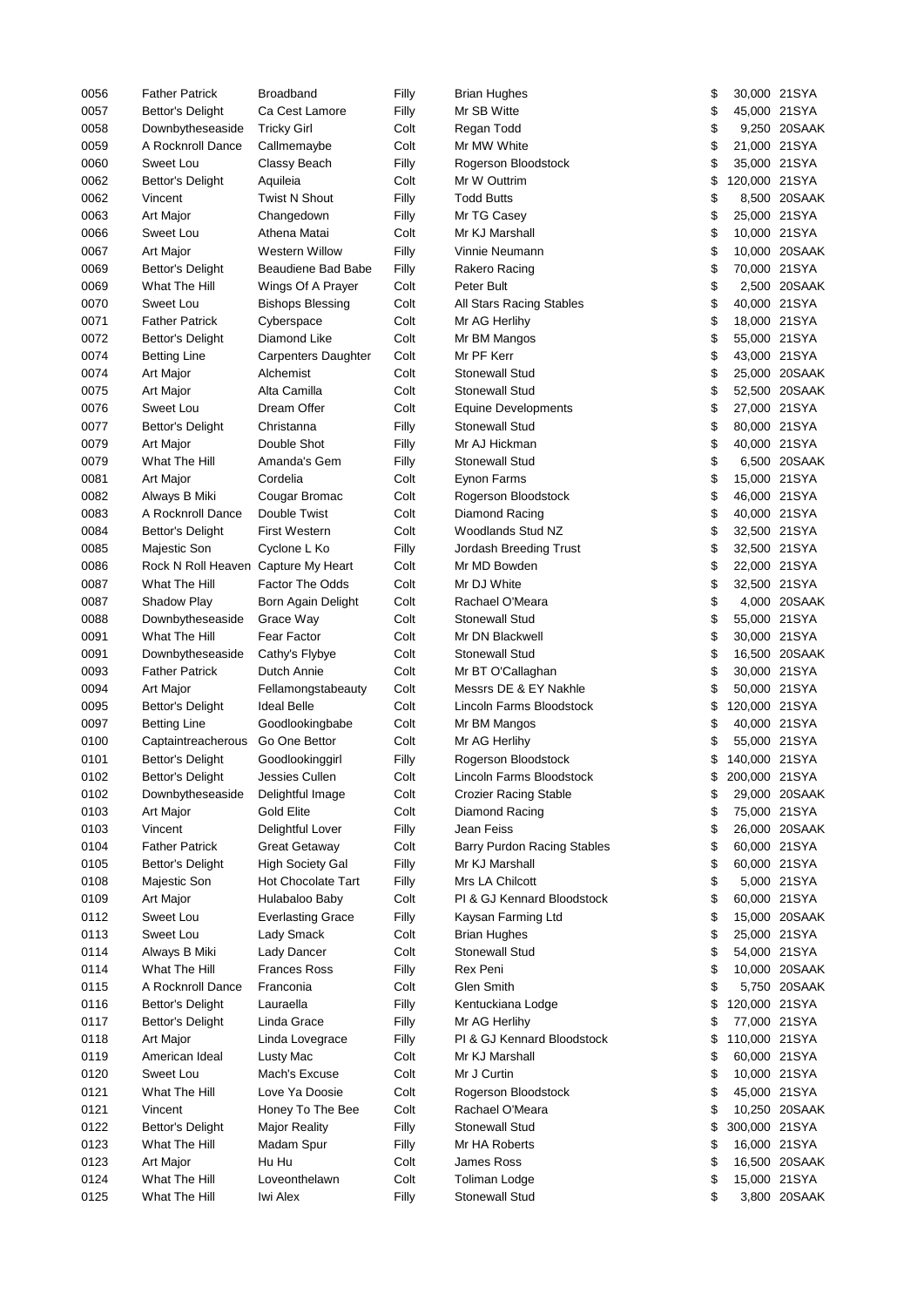| \$<br>0128<br>Sweet Lou<br>Maddison's Delight<br>Colt<br>53,000 21SYA<br>Rogerson Bloodstock<br>\$<br>0129<br>Art Major<br><b>Matai Mies</b><br>Colt<br><b>Toliman Lodge</b><br>10,000 21SYA<br>\$<br>0130<br>Colt<br>40,000 21SYA<br><b>Art Major</b><br>Lydia's Delight<br><b>Breckon Racing Syndicate</b><br>Colt<br>\$<br>0131<br>Downbytheseaside<br><b>Stonewall Stud</b><br>65,000 21SYA<br>Major Spirit<br>\$<br>Filly<br>0132<br>Sweet Lou<br>Diamond Racing<br>12,000 21SYA<br>My Little Princess<br>\$<br>Colt<br>0133<br>Art Major<br><b>Toliman Lodge</b><br>37,500 21SYA<br>Moving Money<br>\$<br>0134<br>What The Hill<br>Colt<br>Mr NP Williamson<br>40,000 21SYA<br>Miss Pegasus<br>\$<br>0135<br>Majestic Son<br>One Over Kenny<br>Colt<br>McLean Racing<br>110,000 21SYC<br>\$<br>0136<br><b>Father Patrick</b><br><b>Paramount Queen</b><br>Colt<br>Mr J Curtin<br>50,000 21SYC<br><b>Father Patrick</b><br>Colt<br>\$<br>80,000 21SYC<br>0139<br><b>Quite A Moment</b><br>Mr G Hope<br>0141<br><b>Muscle Mass</b><br>Roydon's Jewel<br>Filly<br>Mr AN & Mrs JE Rich<br>\$<br>50,000 21SYC<br>Mr AS Lowe<br>\$<br>32,500 21SYC<br>0142<br><b>Muscle Mass</b><br>Colt<br>Successor<br>\$<br><b>Shell Seeker</b><br>Colt<br>40,000 21SYC<br>0144<br>Love You<br>Mr AG Herlihy<br>\$<br><b>Summer Solstice</b><br>Colt<br>Mr PC Nairn<br>12,000 21SYC<br>0146<br>Majestic Son<br>\$<br>50,000 21SYC<br>0148<br><b>Father Patrick</b><br>Superbowlcheerleader<br>Filly<br>Aldebaran Lodge Pty<br>What The Hill<br><b>Surfin Sunsation</b><br>\$<br>22,500 21SYC<br>0149<br>Filly<br>Diamond Racing<br>\$<br>Purdon / Phelan Stables<br>37,500 21SYC<br>0153<br>Creatine<br>Colt<br>Ugly Betty<br><b>Father Patrick</b><br>Colt<br>IG & LF Thomson<br>\$<br>42,500 21SYC<br>0159<br><b>Bree</b><br>\$<br>0160<br><b>Muscle Mass</b><br>Cream Of The Crop<br>Colt<br>Mr NC James<br>27,000 21SYC<br>Colt<br>\$<br>15,000 21SYC<br>0163<br>What The Hill<br>Chiola Belle<br><b>Brent White Racing</b><br>\$<br>What The Hill<br>20,000 21SYC<br>0164<br>Donegal Bettorgretch<br>Filly<br>Rosedale Farm<br>\$<br>Colt<br>Mr GL Clarke<br>20,000 21SYC<br>0166<br>Majestic Son<br>Courtneyrae<br>\$<br>Love You<br>Colt<br>45,000 21SYC<br>0168<br>Diedre's Jewel<br>Mr J Dickie<br>\$<br>17,500 21SYC<br>0171<br><b>Father Patrick</b><br>Fancy Woman<br>Colt<br>Mr CD Edmonds<br>\$<br>Love You<br>Filly<br>50,000 21SYC<br>0174<br>Ethereal<br>Darren Keast<br>What The Hill<br>Mr MP Jones<br>\$<br>20,000 21SYC<br>0175<br>Landoras Special<br>Colt<br><b>Father Patrick</b><br>Colt<br>\$<br>0177<br>Loveyoutodoit<br>Diamond Racing<br>30,000 21SYC<br>Colt<br>\$<br>32,500 21SYC<br>0178<br>Creatine<br>Lucky Monarch<br>Mr JM Howe<br><b>Father Patrick</b><br>Colt<br>\$<br>38,000 21SYC<br>0179<br>Margaritaville<br>Mr AG Herlihy<br>Colt<br>\$<br>39,000 21SYC<br>0180<br>Love You<br>Focus On Me<br>Mr TD Bagrie<br>\$<br><b>Father Patrick</b><br>Never Fear<br>Colt<br>Mr GL Clarke<br>30,000 21SYC<br>0183<br>\$<br>Colt<br>27,500 21SYC<br>0184<br>Sweet Lou<br><b>Odds And Ends</b><br>Mr R Crossen<br>Colt<br>Mr MP Jones<br>\$<br>55,000 21SYC<br>0185<br>Bettor's Delight<br>Ohoka Moon<br>\$<br>22,000 21SYC<br>0186<br><b>Art Major</b><br>One Christian<br>Filly<br><b>Havtime Breeding</b><br>Mr PF Kerr<br>\$<br>17,500 21SYC<br>0189<br>Vincent<br>Orlando Star<br>Filly<br>\$<br>0190<br>Art Major<br>Filly<br>Diamond Racing<br>55,000 21SYC<br>Pangani<br>Colt<br>\$<br>18,000 21SYC<br>0192<br>Mr JC Morrison<br>Downbytheseaside<br>Perissa<br>\$<br>15,000 21SYC<br>0196<br>Art Major<br><b>Princess Of Diamonds</b><br>Filly<br>Mr SG Pulley<br>\$<br>0197<br>Colt<br>27,500 21SYC<br>Quote Me<br>Auric<br>Sweet Lou<br>\$<br>0199<br>Art Major<br><b>Real Courage</b><br>Colt<br>All Stars Racing Stables<br>40,000 21SYC<br>0200<br>Queen Of The Crop<br>Colt<br>\$<br>32,500 21SYC<br>American Ideal<br>Lincoln Farms Bloodstock<br>Colt<br>Mr MP Jones<br>\$<br>70,000 21SYC<br>0201<br>Art Major<br><b>Real Torque</b><br>Return To Gold<br>16,000 21SYC<br>0202<br>Vincent<br>Filly<br>Mrs JL Feiss<br>\$<br>27,000 21SYC<br>0205<br>Art Major<br><b>Real Wings</b><br>Filly<br>Mr SG Pulley<br>\$<br>0210<br>Art Major<br><b>Runaway Star</b><br>Colt<br>L Hollis & S Robertson<br>\$<br>35,000 21SYC<br>22,500 21SYC<br>0212<br>American Ideal<br>Sabellian<br>Filly<br>Lincoln Farms Bloodstock<br>\$<br>Colt<br>0213<br>Sweet Lou<br>Rocknroll Arden<br>Mr SK Swain<br>\$<br>20,000 21SYC<br>55,000 21SYC<br>0214<br>Captaintreacherous<br>San Rafaella<br>Colt<br>Kentuckiana Lodge<br>\$<br>0215<br>Secret Lotion<br>Colt<br>All Stars Racing Stables<br>\$<br>32,500 21SYC<br>Art Major<br>120,000 21SYC<br>0217<br><b>Bettor's Delight</b><br>Safedra<br>Colt<br>Lincoln Farms Bloodstock<br>\$<br>0222<br>Art Major<br>Selena Franco<br>Colt<br>Mrs W Nordqvist<br>45,000 21SYC<br>\$<br>0223<br>Shimmy Shoes<br>30,000 21SYC<br>Art Major<br>Filly<br>Mr MW White<br>0224<br><b>Bettor's Delight</b><br>Simply Devine<br>Colt<br>Mr NB Cleaver<br>140,000 21SYC<br>S<br>Colt<br>160,000 21SYC<br>0225<br>Some Legend<br>Eynon Farms<br>Bettor's Delight<br>\$<br>20,000 21SYC<br>0226<br>Vincent<br>Shards Of Myross<br>Filly<br>All Stars Racing Stables<br>\$<br>PI & PM Renwick Farm<br>42,500 21SYC<br>0227<br>Bettor's Delight<br>Solandra<br>Filly<br>\$<br>75,000 21SYC<br>0231<br>Art Major<br>Southwind Arden<br>Filly<br>Ms K M Cox<br>\$<br>250,000 21SYC<br>0232<br><b>Bettor's Delight</b><br>Colt<br>All Stars Racing Stables<br>\$<br><b>Start Dreaming</b><br>10,000 21SYC<br>0233<br>Art Major<br><b>Strawberry Fields</b><br>Filly<br>Mr PFW Boag<br>\$<br>30,000 21SYC<br>0236<br>Art Major<br>Suvarno Hanover<br>Filly<br>Small Car World<br>0237<br>Vincent<br><b>Suzys Delight</b><br>Colt<br>Mrs JL Feiss<br>215,000 21SYC<br>\$<br>0238<br>Colt<br>45,000 21SYC<br>American Ideal<br><b>Sweet Alice</b><br>Mrs AM Best<br>\$<br>0242<br>35,000 21SYC<br>Art Major<br>The Fascinator<br>Filly<br>Equine Investments<br>\$ | 0127 | What The Hill | Luby Ann | Filly | PI & GJ Kennard Bloodstock | \$ | 90,000 21SYA |
|----------------------------------------------------------------------------------------------------------------------------------------------------------------------------------------------------------------------------------------------------------------------------------------------------------------------------------------------------------------------------------------------------------------------------------------------------------------------------------------------------------------------------------------------------------------------------------------------------------------------------------------------------------------------------------------------------------------------------------------------------------------------------------------------------------------------------------------------------------------------------------------------------------------------------------------------------------------------------------------------------------------------------------------------------------------------------------------------------------------------------------------------------------------------------------------------------------------------------------------------------------------------------------------------------------------------------------------------------------------------------------------------------------------------------------------------------------------------------------------------------------------------------------------------------------------------------------------------------------------------------------------------------------------------------------------------------------------------------------------------------------------------------------------------------------------------------------------------------------------------------------------------------------------------------------------------------------------------------------------------------------------------------------------------------------------------------------------------------------------------------------------------------------------------------------------------------------------------------------------------------------------------------------------------------------------------------------------------------------------------------------------------------------------------------------------------------------------------------------------------------------------------------------------------------------------------------------------------------------------------------------------------------------------------------------------------------------------------------------------------------------------------------------------------------------------------------------------------------------------------------------------------------------------------------------------------------------------------------------------------------------------------------------------------------------------------------------------------------------------------------------------------------------------------------------------------------------------------------------------------------------------------------------------------------------------------------------------------------------------------------------------------------------------------------------------------------------------------------------------------------------------------------------------------------------------------------------------------------------------------------------------------------------------------------------------------------------------------------------------------------------------------------------------------------------------------------------------------------------------------------------------------------------------------------------------------------------------------------------------------------------------------------------------------------------------------------------------------------------------------------------------------------------------------------------------------------------------------------------------------------------------------------------------------------------------------------------------------------------------------------------------------------------------------------------------------------------------------------------------------------------------------------------------------------------------------------------------------------------------------------------------------------------------------------------------------------------------------------------------------------------------------------------------------------------------------------------------------------------------------------------------------------------------------------------------------------------------------------------------------------------------------------------------------------------------------------------------------------------------------------------------------------------------------------------------------------------------------------------------------------------------------------------------------------------------------------------------------------------------------------------------------------------------------------------------------------------------------------------------------------------------------------------------------------------------------------------------------------------------------------------------------------------------------------------------------------------------------------------------------------------------------------------------------------------------------------------------------------------------------------------------------------------------------------------------------------------------------------------------------------------------------------------------------------------------------------------------------------------------|------|---------------|----------|-------|----------------------------|----|--------------|
|                                                                                                                                                                                                                                                                                                                                                                                                                                                                                                                                                                                                                                                                                                                                                                                                                                                                                                                                                                                                                                                                                                                                                                                                                                                                                                                                                                                                                                                                                                                                                                                                                                                                                                                                                                                                                                                                                                                                                                                                                                                                                                                                                                                                                                                                                                                                                                                                                                                                                                                                                                                                                                                                                                                                                                                                                                                                                                                                                                                                                                                                                                                                                                                                                                                                                                                                                                                                                                                                                                                                                                                                                                                                                                                                                                                                                                                                                                                                                                                                                                                                                                                                                                                                                                                                                                                                                                                                                                                                                                                                                                                                                                                                                                                                                                                                                                                                                                                                                                                                                                                                                                                                                                                                                                                                                                                                                                                                                                                                                                                                                                                                                                                                                                                                                                                                                                                                                                                                                                                                                                                                                                                |      |               |          |       |                            |    |              |
|                                                                                                                                                                                                                                                                                                                                                                                                                                                                                                                                                                                                                                                                                                                                                                                                                                                                                                                                                                                                                                                                                                                                                                                                                                                                                                                                                                                                                                                                                                                                                                                                                                                                                                                                                                                                                                                                                                                                                                                                                                                                                                                                                                                                                                                                                                                                                                                                                                                                                                                                                                                                                                                                                                                                                                                                                                                                                                                                                                                                                                                                                                                                                                                                                                                                                                                                                                                                                                                                                                                                                                                                                                                                                                                                                                                                                                                                                                                                                                                                                                                                                                                                                                                                                                                                                                                                                                                                                                                                                                                                                                                                                                                                                                                                                                                                                                                                                                                                                                                                                                                                                                                                                                                                                                                                                                                                                                                                                                                                                                                                                                                                                                                                                                                                                                                                                                                                                                                                                                                                                                                                                                                |      |               |          |       |                            |    |              |
|                                                                                                                                                                                                                                                                                                                                                                                                                                                                                                                                                                                                                                                                                                                                                                                                                                                                                                                                                                                                                                                                                                                                                                                                                                                                                                                                                                                                                                                                                                                                                                                                                                                                                                                                                                                                                                                                                                                                                                                                                                                                                                                                                                                                                                                                                                                                                                                                                                                                                                                                                                                                                                                                                                                                                                                                                                                                                                                                                                                                                                                                                                                                                                                                                                                                                                                                                                                                                                                                                                                                                                                                                                                                                                                                                                                                                                                                                                                                                                                                                                                                                                                                                                                                                                                                                                                                                                                                                                                                                                                                                                                                                                                                                                                                                                                                                                                                                                                                                                                                                                                                                                                                                                                                                                                                                                                                                                                                                                                                                                                                                                                                                                                                                                                                                                                                                                                                                                                                                                                                                                                                                                                |      |               |          |       |                            |    |              |
|                                                                                                                                                                                                                                                                                                                                                                                                                                                                                                                                                                                                                                                                                                                                                                                                                                                                                                                                                                                                                                                                                                                                                                                                                                                                                                                                                                                                                                                                                                                                                                                                                                                                                                                                                                                                                                                                                                                                                                                                                                                                                                                                                                                                                                                                                                                                                                                                                                                                                                                                                                                                                                                                                                                                                                                                                                                                                                                                                                                                                                                                                                                                                                                                                                                                                                                                                                                                                                                                                                                                                                                                                                                                                                                                                                                                                                                                                                                                                                                                                                                                                                                                                                                                                                                                                                                                                                                                                                                                                                                                                                                                                                                                                                                                                                                                                                                                                                                                                                                                                                                                                                                                                                                                                                                                                                                                                                                                                                                                                                                                                                                                                                                                                                                                                                                                                                                                                                                                                                                                                                                                                                                |      |               |          |       |                            |    |              |
|                                                                                                                                                                                                                                                                                                                                                                                                                                                                                                                                                                                                                                                                                                                                                                                                                                                                                                                                                                                                                                                                                                                                                                                                                                                                                                                                                                                                                                                                                                                                                                                                                                                                                                                                                                                                                                                                                                                                                                                                                                                                                                                                                                                                                                                                                                                                                                                                                                                                                                                                                                                                                                                                                                                                                                                                                                                                                                                                                                                                                                                                                                                                                                                                                                                                                                                                                                                                                                                                                                                                                                                                                                                                                                                                                                                                                                                                                                                                                                                                                                                                                                                                                                                                                                                                                                                                                                                                                                                                                                                                                                                                                                                                                                                                                                                                                                                                                                                                                                                                                                                                                                                                                                                                                                                                                                                                                                                                                                                                                                                                                                                                                                                                                                                                                                                                                                                                                                                                                                                                                                                                                                                |      |               |          |       |                            |    |              |
|                                                                                                                                                                                                                                                                                                                                                                                                                                                                                                                                                                                                                                                                                                                                                                                                                                                                                                                                                                                                                                                                                                                                                                                                                                                                                                                                                                                                                                                                                                                                                                                                                                                                                                                                                                                                                                                                                                                                                                                                                                                                                                                                                                                                                                                                                                                                                                                                                                                                                                                                                                                                                                                                                                                                                                                                                                                                                                                                                                                                                                                                                                                                                                                                                                                                                                                                                                                                                                                                                                                                                                                                                                                                                                                                                                                                                                                                                                                                                                                                                                                                                                                                                                                                                                                                                                                                                                                                                                                                                                                                                                                                                                                                                                                                                                                                                                                                                                                                                                                                                                                                                                                                                                                                                                                                                                                                                                                                                                                                                                                                                                                                                                                                                                                                                                                                                                                                                                                                                                                                                                                                                                                |      |               |          |       |                            |    |              |
|                                                                                                                                                                                                                                                                                                                                                                                                                                                                                                                                                                                                                                                                                                                                                                                                                                                                                                                                                                                                                                                                                                                                                                                                                                                                                                                                                                                                                                                                                                                                                                                                                                                                                                                                                                                                                                                                                                                                                                                                                                                                                                                                                                                                                                                                                                                                                                                                                                                                                                                                                                                                                                                                                                                                                                                                                                                                                                                                                                                                                                                                                                                                                                                                                                                                                                                                                                                                                                                                                                                                                                                                                                                                                                                                                                                                                                                                                                                                                                                                                                                                                                                                                                                                                                                                                                                                                                                                                                                                                                                                                                                                                                                                                                                                                                                                                                                                                                                                                                                                                                                                                                                                                                                                                                                                                                                                                                                                                                                                                                                                                                                                                                                                                                                                                                                                                                                                                                                                                                                                                                                                                                                |      |               |          |       |                            |    |              |
|                                                                                                                                                                                                                                                                                                                                                                                                                                                                                                                                                                                                                                                                                                                                                                                                                                                                                                                                                                                                                                                                                                                                                                                                                                                                                                                                                                                                                                                                                                                                                                                                                                                                                                                                                                                                                                                                                                                                                                                                                                                                                                                                                                                                                                                                                                                                                                                                                                                                                                                                                                                                                                                                                                                                                                                                                                                                                                                                                                                                                                                                                                                                                                                                                                                                                                                                                                                                                                                                                                                                                                                                                                                                                                                                                                                                                                                                                                                                                                                                                                                                                                                                                                                                                                                                                                                                                                                                                                                                                                                                                                                                                                                                                                                                                                                                                                                                                                                                                                                                                                                                                                                                                                                                                                                                                                                                                                                                                                                                                                                                                                                                                                                                                                                                                                                                                                                                                                                                                                                                                                                                                                                |      |               |          |       |                            |    |              |
|                                                                                                                                                                                                                                                                                                                                                                                                                                                                                                                                                                                                                                                                                                                                                                                                                                                                                                                                                                                                                                                                                                                                                                                                                                                                                                                                                                                                                                                                                                                                                                                                                                                                                                                                                                                                                                                                                                                                                                                                                                                                                                                                                                                                                                                                                                                                                                                                                                                                                                                                                                                                                                                                                                                                                                                                                                                                                                                                                                                                                                                                                                                                                                                                                                                                                                                                                                                                                                                                                                                                                                                                                                                                                                                                                                                                                                                                                                                                                                                                                                                                                                                                                                                                                                                                                                                                                                                                                                                                                                                                                                                                                                                                                                                                                                                                                                                                                                                                                                                                                                                                                                                                                                                                                                                                                                                                                                                                                                                                                                                                                                                                                                                                                                                                                                                                                                                                                                                                                                                                                                                                                                                |      |               |          |       |                            |    |              |
|                                                                                                                                                                                                                                                                                                                                                                                                                                                                                                                                                                                                                                                                                                                                                                                                                                                                                                                                                                                                                                                                                                                                                                                                                                                                                                                                                                                                                                                                                                                                                                                                                                                                                                                                                                                                                                                                                                                                                                                                                                                                                                                                                                                                                                                                                                                                                                                                                                                                                                                                                                                                                                                                                                                                                                                                                                                                                                                                                                                                                                                                                                                                                                                                                                                                                                                                                                                                                                                                                                                                                                                                                                                                                                                                                                                                                                                                                                                                                                                                                                                                                                                                                                                                                                                                                                                                                                                                                                                                                                                                                                                                                                                                                                                                                                                                                                                                                                                                                                                                                                                                                                                                                                                                                                                                                                                                                                                                                                                                                                                                                                                                                                                                                                                                                                                                                                                                                                                                                                                                                                                                                                                |      |               |          |       |                            |    |              |
|                                                                                                                                                                                                                                                                                                                                                                                                                                                                                                                                                                                                                                                                                                                                                                                                                                                                                                                                                                                                                                                                                                                                                                                                                                                                                                                                                                                                                                                                                                                                                                                                                                                                                                                                                                                                                                                                                                                                                                                                                                                                                                                                                                                                                                                                                                                                                                                                                                                                                                                                                                                                                                                                                                                                                                                                                                                                                                                                                                                                                                                                                                                                                                                                                                                                                                                                                                                                                                                                                                                                                                                                                                                                                                                                                                                                                                                                                                                                                                                                                                                                                                                                                                                                                                                                                                                                                                                                                                                                                                                                                                                                                                                                                                                                                                                                                                                                                                                                                                                                                                                                                                                                                                                                                                                                                                                                                                                                                                                                                                                                                                                                                                                                                                                                                                                                                                                                                                                                                                                                                                                                                                                |      |               |          |       |                            |    |              |
|                                                                                                                                                                                                                                                                                                                                                                                                                                                                                                                                                                                                                                                                                                                                                                                                                                                                                                                                                                                                                                                                                                                                                                                                                                                                                                                                                                                                                                                                                                                                                                                                                                                                                                                                                                                                                                                                                                                                                                                                                                                                                                                                                                                                                                                                                                                                                                                                                                                                                                                                                                                                                                                                                                                                                                                                                                                                                                                                                                                                                                                                                                                                                                                                                                                                                                                                                                                                                                                                                                                                                                                                                                                                                                                                                                                                                                                                                                                                                                                                                                                                                                                                                                                                                                                                                                                                                                                                                                                                                                                                                                                                                                                                                                                                                                                                                                                                                                                                                                                                                                                                                                                                                                                                                                                                                                                                                                                                                                                                                                                                                                                                                                                                                                                                                                                                                                                                                                                                                                                                                                                                                                                |      |               |          |       |                            |    |              |
|                                                                                                                                                                                                                                                                                                                                                                                                                                                                                                                                                                                                                                                                                                                                                                                                                                                                                                                                                                                                                                                                                                                                                                                                                                                                                                                                                                                                                                                                                                                                                                                                                                                                                                                                                                                                                                                                                                                                                                                                                                                                                                                                                                                                                                                                                                                                                                                                                                                                                                                                                                                                                                                                                                                                                                                                                                                                                                                                                                                                                                                                                                                                                                                                                                                                                                                                                                                                                                                                                                                                                                                                                                                                                                                                                                                                                                                                                                                                                                                                                                                                                                                                                                                                                                                                                                                                                                                                                                                                                                                                                                                                                                                                                                                                                                                                                                                                                                                                                                                                                                                                                                                                                                                                                                                                                                                                                                                                                                                                                                                                                                                                                                                                                                                                                                                                                                                                                                                                                                                                                                                                                                                |      |               |          |       |                            |    |              |
|                                                                                                                                                                                                                                                                                                                                                                                                                                                                                                                                                                                                                                                                                                                                                                                                                                                                                                                                                                                                                                                                                                                                                                                                                                                                                                                                                                                                                                                                                                                                                                                                                                                                                                                                                                                                                                                                                                                                                                                                                                                                                                                                                                                                                                                                                                                                                                                                                                                                                                                                                                                                                                                                                                                                                                                                                                                                                                                                                                                                                                                                                                                                                                                                                                                                                                                                                                                                                                                                                                                                                                                                                                                                                                                                                                                                                                                                                                                                                                                                                                                                                                                                                                                                                                                                                                                                                                                                                                                                                                                                                                                                                                                                                                                                                                                                                                                                                                                                                                                                                                                                                                                                                                                                                                                                                                                                                                                                                                                                                                                                                                                                                                                                                                                                                                                                                                                                                                                                                                                                                                                                                                                |      |               |          |       |                            |    |              |
|                                                                                                                                                                                                                                                                                                                                                                                                                                                                                                                                                                                                                                                                                                                                                                                                                                                                                                                                                                                                                                                                                                                                                                                                                                                                                                                                                                                                                                                                                                                                                                                                                                                                                                                                                                                                                                                                                                                                                                                                                                                                                                                                                                                                                                                                                                                                                                                                                                                                                                                                                                                                                                                                                                                                                                                                                                                                                                                                                                                                                                                                                                                                                                                                                                                                                                                                                                                                                                                                                                                                                                                                                                                                                                                                                                                                                                                                                                                                                                                                                                                                                                                                                                                                                                                                                                                                                                                                                                                                                                                                                                                                                                                                                                                                                                                                                                                                                                                                                                                                                                                                                                                                                                                                                                                                                                                                                                                                                                                                                                                                                                                                                                                                                                                                                                                                                                                                                                                                                                                                                                                                                                                |      |               |          |       |                            |    |              |
|                                                                                                                                                                                                                                                                                                                                                                                                                                                                                                                                                                                                                                                                                                                                                                                                                                                                                                                                                                                                                                                                                                                                                                                                                                                                                                                                                                                                                                                                                                                                                                                                                                                                                                                                                                                                                                                                                                                                                                                                                                                                                                                                                                                                                                                                                                                                                                                                                                                                                                                                                                                                                                                                                                                                                                                                                                                                                                                                                                                                                                                                                                                                                                                                                                                                                                                                                                                                                                                                                                                                                                                                                                                                                                                                                                                                                                                                                                                                                                                                                                                                                                                                                                                                                                                                                                                                                                                                                                                                                                                                                                                                                                                                                                                                                                                                                                                                                                                                                                                                                                                                                                                                                                                                                                                                                                                                                                                                                                                                                                                                                                                                                                                                                                                                                                                                                                                                                                                                                                                                                                                                                                                |      |               |          |       |                            |    |              |
|                                                                                                                                                                                                                                                                                                                                                                                                                                                                                                                                                                                                                                                                                                                                                                                                                                                                                                                                                                                                                                                                                                                                                                                                                                                                                                                                                                                                                                                                                                                                                                                                                                                                                                                                                                                                                                                                                                                                                                                                                                                                                                                                                                                                                                                                                                                                                                                                                                                                                                                                                                                                                                                                                                                                                                                                                                                                                                                                                                                                                                                                                                                                                                                                                                                                                                                                                                                                                                                                                                                                                                                                                                                                                                                                                                                                                                                                                                                                                                                                                                                                                                                                                                                                                                                                                                                                                                                                                                                                                                                                                                                                                                                                                                                                                                                                                                                                                                                                                                                                                                                                                                                                                                                                                                                                                                                                                                                                                                                                                                                                                                                                                                                                                                                                                                                                                                                                                                                                                                                                                                                                                                                |      |               |          |       |                            |    |              |
|                                                                                                                                                                                                                                                                                                                                                                                                                                                                                                                                                                                                                                                                                                                                                                                                                                                                                                                                                                                                                                                                                                                                                                                                                                                                                                                                                                                                                                                                                                                                                                                                                                                                                                                                                                                                                                                                                                                                                                                                                                                                                                                                                                                                                                                                                                                                                                                                                                                                                                                                                                                                                                                                                                                                                                                                                                                                                                                                                                                                                                                                                                                                                                                                                                                                                                                                                                                                                                                                                                                                                                                                                                                                                                                                                                                                                                                                                                                                                                                                                                                                                                                                                                                                                                                                                                                                                                                                                                                                                                                                                                                                                                                                                                                                                                                                                                                                                                                                                                                                                                                                                                                                                                                                                                                                                                                                                                                                                                                                                                                                                                                                                                                                                                                                                                                                                                                                                                                                                                                                                                                                                                                |      |               |          |       |                            |    |              |
|                                                                                                                                                                                                                                                                                                                                                                                                                                                                                                                                                                                                                                                                                                                                                                                                                                                                                                                                                                                                                                                                                                                                                                                                                                                                                                                                                                                                                                                                                                                                                                                                                                                                                                                                                                                                                                                                                                                                                                                                                                                                                                                                                                                                                                                                                                                                                                                                                                                                                                                                                                                                                                                                                                                                                                                                                                                                                                                                                                                                                                                                                                                                                                                                                                                                                                                                                                                                                                                                                                                                                                                                                                                                                                                                                                                                                                                                                                                                                                                                                                                                                                                                                                                                                                                                                                                                                                                                                                                                                                                                                                                                                                                                                                                                                                                                                                                                                                                                                                                                                                                                                                                                                                                                                                                                                                                                                                                                                                                                                                                                                                                                                                                                                                                                                                                                                                                                                                                                                                                                                                                                                                                |      |               |          |       |                            |    |              |
|                                                                                                                                                                                                                                                                                                                                                                                                                                                                                                                                                                                                                                                                                                                                                                                                                                                                                                                                                                                                                                                                                                                                                                                                                                                                                                                                                                                                                                                                                                                                                                                                                                                                                                                                                                                                                                                                                                                                                                                                                                                                                                                                                                                                                                                                                                                                                                                                                                                                                                                                                                                                                                                                                                                                                                                                                                                                                                                                                                                                                                                                                                                                                                                                                                                                                                                                                                                                                                                                                                                                                                                                                                                                                                                                                                                                                                                                                                                                                                                                                                                                                                                                                                                                                                                                                                                                                                                                                                                                                                                                                                                                                                                                                                                                                                                                                                                                                                                                                                                                                                                                                                                                                                                                                                                                                                                                                                                                                                                                                                                                                                                                                                                                                                                                                                                                                                                                                                                                                                                                                                                                                                                |      |               |          |       |                            |    |              |
|                                                                                                                                                                                                                                                                                                                                                                                                                                                                                                                                                                                                                                                                                                                                                                                                                                                                                                                                                                                                                                                                                                                                                                                                                                                                                                                                                                                                                                                                                                                                                                                                                                                                                                                                                                                                                                                                                                                                                                                                                                                                                                                                                                                                                                                                                                                                                                                                                                                                                                                                                                                                                                                                                                                                                                                                                                                                                                                                                                                                                                                                                                                                                                                                                                                                                                                                                                                                                                                                                                                                                                                                                                                                                                                                                                                                                                                                                                                                                                                                                                                                                                                                                                                                                                                                                                                                                                                                                                                                                                                                                                                                                                                                                                                                                                                                                                                                                                                                                                                                                                                                                                                                                                                                                                                                                                                                                                                                                                                                                                                                                                                                                                                                                                                                                                                                                                                                                                                                                                                                                                                                                                                |      |               |          |       |                            |    |              |
|                                                                                                                                                                                                                                                                                                                                                                                                                                                                                                                                                                                                                                                                                                                                                                                                                                                                                                                                                                                                                                                                                                                                                                                                                                                                                                                                                                                                                                                                                                                                                                                                                                                                                                                                                                                                                                                                                                                                                                                                                                                                                                                                                                                                                                                                                                                                                                                                                                                                                                                                                                                                                                                                                                                                                                                                                                                                                                                                                                                                                                                                                                                                                                                                                                                                                                                                                                                                                                                                                                                                                                                                                                                                                                                                                                                                                                                                                                                                                                                                                                                                                                                                                                                                                                                                                                                                                                                                                                                                                                                                                                                                                                                                                                                                                                                                                                                                                                                                                                                                                                                                                                                                                                                                                                                                                                                                                                                                                                                                                                                                                                                                                                                                                                                                                                                                                                                                                                                                                                                                                                                                                                                |      |               |          |       |                            |    |              |
|                                                                                                                                                                                                                                                                                                                                                                                                                                                                                                                                                                                                                                                                                                                                                                                                                                                                                                                                                                                                                                                                                                                                                                                                                                                                                                                                                                                                                                                                                                                                                                                                                                                                                                                                                                                                                                                                                                                                                                                                                                                                                                                                                                                                                                                                                                                                                                                                                                                                                                                                                                                                                                                                                                                                                                                                                                                                                                                                                                                                                                                                                                                                                                                                                                                                                                                                                                                                                                                                                                                                                                                                                                                                                                                                                                                                                                                                                                                                                                                                                                                                                                                                                                                                                                                                                                                                                                                                                                                                                                                                                                                                                                                                                                                                                                                                                                                                                                                                                                                                                                                                                                                                                                                                                                                                                                                                                                                                                                                                                                                                                                                                                                                                                                                                                                                                                                                                                                                                                                                                                                                                                                                |      |               |          |       |                            |    |              |
|                                                                                                                                                                                                                                                                                                                                                                                                                                                                                                                                                                                                                                                                                                                                                                                                                                                                                                                                                                                                                                                                                                                                                                                                                                                                                                                                                                                                                                                                                                                                                                                                                                                                                                                                                                                                                                                                                                                                                                                                                                                                                                                                                                                                                                                                                                                                                                                                                                                                                                                                                                                                                                                                                                                                                                                                                                                                                                                                                                                                                                                                                                                                                                                                                                                                                                                                                                                                                                                                                                                                                                                                                                                                                                                                                                                                                                                                                                                                                                                                                                                                                                                                                                                                                                                                                                                                                                                                                                                                                                                                                                                                                                                                                                                                                                                                                                                                                                                                                                                                                                                                                                                                                                                                                                                                                                                                                                                                                                                                                                                                                                                                                                                                                                                                                                                                                                                                                                                                                                                                                                                                                                                |      |               |          |       |                            |    |              |
|                                                                                                                                                                                                                                                                                                                                                                                                                                                                                                                                                                                                                                                                                                                                                                                                                                                                                                                                                                                                                                                                                                                                                                                                                                                                                                                                                                                                                                                                                                                                                                                                                                                                                                                                                                                                                                                                                                                                                                                                                                                                                                                                                                                                                                                                                                                                                                                                                                                                                                                                                                                                                                                                                                                                                                                                                                                                                                                                                                                                                                                                                                                                                                                                                                                                                                                                                                                                                                                                                                                                                                                                                                                                                                                                                                                                                                                                                                                                                                                                                                                                                                                                                                                                                                                                                                                                                                                                                                                                                                                                                                                                                                                                                                                                                                                                                                                                                                                                                                                                                                                                                                                                                                                                                                                                                                                                                                                                                                                                                                                                                                                                                                                                                                                                                                                                                                                                                                                                                                                                                                                                                                                |      |               |          |       |                            |    |              |
|                                                                                                                                                                                                                                                                                                                                                                                                                                                                                                                                                                                                                                                                                                                                                                                                                                                                                                                                                                                                                                                                                                                                                                                                                                                                                                                                                                                                                                                                                                                                                                                                                                                                                                                                                                                                                                                                                                                                                                                                                                                                                                                                                                                                                                                                                                                                                                                                                                                                                                                                                                                                                                                                                                                                                                                                                                                                                                                                                                                                                                                                                                                                                                                                                                                                                                                                                                                                                                                                                                                                                                                                                                                                                                                                                                                                                                                                                                                                                                                                                                                                                                                                                                                                                                                                                                                                                                                                                                                                                                                                                                                                                                                                                                                                                                                                                                                                                                                                                                                                                                                                                                                                                                                                                                                                                                                                                                                                                                                                                                                                                                                                                                                                                                                                                                                                                                                                                                                                                                                                                                                                                                                |      |               |          |       |                            |    |              |
|                                                                                                                                                                                                                                                                                                                                                                                                                                                                                                                                                                                                                                                                                                                                                                                                                                                                                                                                                                                                                                                                                                                                                                                                                                                                                                                                                                                                                                                                                                                                                                                                                                                                                                                                                                                                                                                                                                                                                                                                                                                                                                                                                                                                                                                                                                                                                                                                                                                                                                                                                                                                                                                                                                                                                                                                                                                                                                                                                                                                                                                                                                                                                                                                                                                                                                                                                                                                                                                                                                                                                                                                                                                                                                                                                                                                                                                                                                                                                                                                                                                                                                                                                                                                                                                                                                                                                                                                                                                                                                                                                                                                                                                                                                                                                                                                                                                                                                                                                                                                                                                                                                                                                                                                                                                                                                                                                                                                                                                                                                                                                                                                                                                                                                                                                                                                                                                                                                                                                                                                                                                                                                                |      |               |          |       |                            |    |              |
|                                                                                                                                                                                                                                                                                                                                                                                                                                                                                                                                                                                                                                                                                                                                                                                                                                                                                                                                                                                                                                                                                                                                                                                                                                                                                                                                                                                                                                                                                                                                                                                                                                                                                                                                                                                                                                                                                                                                                                                                                                                                                                                                                                                                                                                                                                                                                                                                                                                                                                                                                                                                                                                                                                                                                                                                                                                                                                                                                                                                                                                                                                                                                                                                                                                                                                                                                                                                                                                                                                                                                                                                                                                                                                                                                                                                                                                                                                                                                                                                                                                                                                                                                                                                                                                                                                                                                                                                                                                                                                                                                                                                                                                                                                                                                                                                                                                                                                                                                                                                                                                                                                                                                                                                                                                                                                                                                                                                                                                                                                                                                                                                                                                                                                                                                                                                                                                                                                                                                                                                                                                                                                                |      |               |          |       |                            |    |              |
|                                                                                                                                                                                                                                                                                                                                                                                                                                                                                                                                                                                                                                                                                                                                                                                                                                                                                                                                                                                                                                                                                                                                                                                                                                                                                                                                                                                                                                                                                                                                                                                                                                                                                                                                                                                                                                                                                                                                                                                                                                                                                                                                                                                                                                                                                                                                                                                                                                                                                                                                                                                                                                                                                                                                                                                                                                                                                                                                                                                                                                                                                                                                                                                                                                                                                                                                                                                                                                                                                                                                                                                                                                                                                                                                                                                                                                                                                                                                                                                                                                                                                                                                                                                                                                                                                                                                                                                                                                                                                                                                                                                                                                                                                                                                                                                                                                                                                                                                                                                                                                                                                                                                                                                                                                                                                                                                                                                                                                                                                                                                                                                                                                                                                                                                                                                                                                                                                                                                                                                                                                                                                                                |      |               |          |       |                            |    |              |
|                                                                                                                                                                                                                                                                                                                                                                                                                                                                                                                                                                                                                                                                                                                                                                                                                                                                                                                                                                                                                                                                                                                                                                                                                                                                                                                                                                                                                                                                                                                                                                                                                                                                                                                                                                                                                                                                                                                                                                                                                                                                                                                                                                                                                                                                                                                                                                                                                                                                                                                                                                                                                                                                                                                                                                                                                                                                                                                                                                                                                                                                                                                                                                                                                                                                                                                                                                                                                                                                                                                                                                                                                                                                                                                                                                                                                                                                                                                                                                                                                                                                                                                                                                                                                                                                                                                                                                                                                                                                                                                                                                                                                                                                                                                                                                                                                                                                                                                                                                                                                                                                                                                                                                                                                                                                                                                                                                                                                                                                                                                                                                                                                                                                                                                                                                                                                                                                                                                                                                                                                                                                                                                |      |               |          |       |                            |    |              |
|                                                                                                                                                                                                                                                                                                                                                                                                                                                                                                                                                                                                                                                                                                                                                                                                                                                                                                                                                                                                                                                                                                                                                                                                                                                                                                                                                                                                                                                                                                                                                                                                                                                                                                                                                                                                                                                                                                                                                                                                                                                                                                                                                                                                                                                                                                                                                                                                                                                                                                                                                                                                                                                                                                                                                                                                                                                                                                                                                                                                                                                                                                                                                                                                                                                                                                                                                                                                                                                                                                                                                                                                                                                                                                                                                                                                                                                                                                                                                                                                                                                                                                                                                                                                                                                                                                                                                                                                                                                                                                                                                                                                                                                                                                                                                                                                                                                                                                                                                                                                                                                                                                                                                                                                                                                                                                                                                                                                                                                                                                                                                                                                                                                                                                                                                                                                                                                                                                                                                                                                                                                                                                                |      |               |          |       |                            |    |              |
|                                                                                                                                                                                                                                                                                                                                                                                                                                                                                                                                                                                                                                                                                                                                                                                                                                                                                                                                                                                                                                                                                                                                                                                                                                                                                                                                                                                                                                                                                                                                                                                                                                                                                                                                                                                                                                                                                                                                                                                                                                                                                                                                                                                                                                                                                                                                                                                                                                                                                                                                                                                                                                                                                                                                                                                                                                                                                                                                                                                                                                                                                                                                                                                                                                                                                                                                                                                                                                                                                                                                                                                                                                                                                                                                                                                                                                                                                                                                                                                                                                                                                                                                                                                                                                                                                                                                                                                                                                                                                                                                                                                                                                                                                                                                                                                                                                                                                                                                                                                                                                                                                                                                                                                                                                                                                                                                                                                                                                                                                                                                                                                                                                                                                                                                                                                                                                                                                                                                                                                                                                                                                                                |      |               |          |       |                            |    |              |
|                                                                                                                                                                                                                                                                                                                                                                                                                                                                                                                                                                                                                                                                                                                                                                                                                                                                                                                                                                                                                                                                                                                                                                                                                                                                                                                                                                                                                                                                                                                                                                                                                                                                                                                                                                                                                                                                                                                                                                                                                                                                                                                                                                                                                                                                                                                                                                                                                                                                                                                                                                                                                                                                                                                                                                                                                                                                                                                                                                                                                                                                                                                                                                                                                                                                                                                                                                                                                                                                                                                                                                                                                                                                                                                                                                                                                                                                                                                                                                                                                                                                                                                                                                                                                                                                                                                                                                                                                                                                                                                                                                                                                                                                                                                                                                                                                                                                                                                                                                                                                                                                                                                                                                                                                                                                                                                                                                                                                                                                                                                                                                                                                                                                                                                                                                                                                                                                                                                                                                                                                                                                                                                |      |               |          |       |                            |    |              |
|                                                                                                                                                                                                                                                                                                                                                                                                                                                                                                                                                                                                                                                                                                                                                                                                                                                                                                                                                                                                                                                                                                                                                                                                                                                                                                                                                                                                                                                                                                                                                                                                                                                                                                                                                                                                                                                                                                                                                                                                                                                                                                                                                                                                                                                                                                                                                                                                                                                                                                                                                                                                                                                                                                                                                                                                                                                                                                                                                                                                                                                                                                                                                                                                                                                                                                                                                                                                                                                                                                                                                                                                                                                                                                                                                                                                                                                                                                                                                                                                                                                                                                                                                                                                                                                                                                                                                                                                                                                                                                                                                                                                                                                                                                                                                                                                                                                                                                                                                                                                                                                                                                                                                                                                                                                                                                                                                                                                                                                                                                                                                                                                                                                                                                                                                                                                                                                                                                                                                                                                                                                                                                                |      |               |          |       |                            |    |              |
|                                                                                                                                                                                                                                                                                                                                                                                                                                                                                                                                                                                                                                                                                                                                                                                                                                                                                                                                                                                                                                                                                                                                                                                                                                                                                                                                                                                                                                                                                                                                                                                                                                                                                                                                                                                                                                                                                                                                                                                                                                                                                                                                                                                                                                                                                                                                                                                                                                                                                                                                                                                                                                                                                                                                                                                                                                                                                                                                                                                                                                                                                                                                                                                                                                                                                                                                                                                                                                                                                                                                                                                                                                                                                                                                                                                                                                                                                                                                                                                                                                                                                                                                                                                                                                                                                                                                                                                                                                                                                                                                                                                                                                                                                                                                                                                                                                                                                                                                                                                                                                                                                                                                                                                                                                                                                                                                                                                                                                                                                                                                                                                                                                                                                                                                                                                                                                                                                                                                                                                                                                                                                                                |      |               |          |       |                            |    |              |
|                                                                                                                                                                                                                                                                                                                                                                                                                                                                                                                                                                                                                                                                                                                                                                                                                                                                                                                                                                                                                                                                                                                                                                                                                                                                                                                                                                                                                                                                                                                                                                                                                                                                                                                                                                                                                                                                                                                                                                                                                                                                                                                                                                                                                                                                                                                                                                                                                                                                                                                                                                                                                                                                                                                                                                                                                                                                                                                                                                                                                                                                                                                                                                                                                                                                                                                                                                                                                                                                                                                                                                                                                                                                                                                                                                                                                                                                                                                                                                                                                                                                                                                                                                                                                                                                                                                                                                                                                                                                                                                                                                                                                                                                                                                                                                                                                                                                                                                                                                                                                                                                                                                                                                                                                                                                                                                                                                                                                                                                                                                                                                                                                                                                                                                                                                                                                                                                                                                                                                                                                                                                                                                |      |               |          |       |                            |    |              |
|                                                                                                                                                                                                                                                                                                                                                                                                                                                                                                                                                                                                                                                                                                                                                                                                                                                                                                                                                                                                                                                                                                                                                                                                                                                                                                                                                                                                                                                                                                                                                                                                                                                                                                                                                                                                                                                                                                                                                                                                                                                                                                                                                                                                                                                                                                                                                                                                                                                                                                                                                                                                                                                                                                                                                                                                                                                                                                                                                                                                                                                                                                                                                                                                                                                                                                                                                                                                                                                                                                                                                                                                                                                                                                                                                                                                                                                                                                                                                                                                                                                                                                                                                                                                                                                                                                                                                                                                                                                                                                                                                                                                                                                                                                                                                                                                                                                                                                                                                                                                                                                                                                                                                                                                                                                                                                                                                                                                                                                                                                                                                                                                                                                                                                                                                                                                                                                                                                                                                                                                                                                                                                                |      |               |          |       |                            |    |              |
|                                                                                                                                                                                                                                                                                                                                                                                                                                                                                                                                                                                                                                                                                                                                                                                                                                                                                                                                                                                                                                                                                                                                                                                                                                                                                                                                                                                                                                                                                                                                                                                                                                                                                                                                                                                                                                                                                                                                                                                                                                                                                                                                                                                                                                                                                                                                                                                                                                                                                                                                                                                                                                                                                                                                                                                                                                                                                                                                                                                                                                                                                                                                                                                                                                                                                                                                                                                                                                                                                                                                                                                                                                                                                                                                                                                                                                                                                                                                                                                                                                                                                                                                                                                                                                                                                                                                                                                                                                                                                                                                                                                                                                                                                                                                                                                                                                                                                                                                                                                                                                                                                                                                                                                                                                                                                                                                                                                                                                                                                                                                                                                                                                                                                                                                                                                                                                                                                                                                                                                                                                                                                                                |      |               |          |       |                            |    |              |
|                                                                                                                                                                                                                                                                                                                                                                                                                                                                                                                                                                                                                                                                                                                                                                                                                                                                                                                                                                                                                                                                                                                                                                                                                                                                                                                                                                                                                                                                                                                                                                                                                                                                                                                                                                                                                                                                                                                                                                                                                                                                                                                                                                                                                                                                                                                                                                                                                                                                                                                                                                                                                                                                                                                                                                                                                                                                                                                                                                                                                                                                                                                                                                                                                                                                                                                                                                                                                                                                                                                                                                                                                                                                                                                                                                                                                                                                                                                                                                                                                                                                                                                                                                                                                                                                                                                                                                                                                                                                                                                                                                                                                                                                                                                                                                                                                                                                                                                                                                                                                                                                                                                                                                                                                                                                                                                                                                                                                                                                                                                                                                                                                                                                                                                                                                                                                                                                                                                                                                                                                                                                                                                |      |               |          |       |                            |    |              |
|                                                                                                                                                                                                                                                                                                                                                                                                                                                                                                                                                                                                                                                                                                                                                                                                                                                                                                                                                                                                                                                                                                                                                                                                                                                                                                                                                                                                                                                                                                                                                                                                                                                                                                                                                                                                                                                                                                                                                                                                                                                                                                                                                                                                                                                                                                                                                                                                                                                                                                                                                                                                                                                                                                                                                                                                                                                                                                                                                                                                                                                                                                                                                                                                                                                                                                                                                                                                                                                                                                                                                                                                                                                                                                                                                                                                                                                                                                                                                                                                                                                                                                                                                                                                                                                                                                                                                                                                                                                                                                                                                                                                                                                                                                                                                                                                                                                                                                                                                                                                                                                                                                                                                                                                                                                                                                                                                                                                                                                                                                                                                                                                                                                                                                                                                                                                                                                                                                                                                                                                                                                                                                                |      |               |          |       |                            |    |              |
|                                                                                                                                                                                                                                                                                                                                                                                                                                                                                                                                                                                                                                                                                                                                                                                                                                                                                                                                                                                                                                                                                                                                                                                                                                                                                                                                                                                                                                                                                                                                                                                                                                                                                                                                                                                                                                                                                                                                                                                                                                                                                                                                                                                                                                                                                                                                                                                                                                                                                                                                                                                                                                                                                                                                                                                                                                                                                                                                                                                                                                                                                                                                                                                                                                                                                                                                                                                                                                                                                                                                                                                                                                                                                                                                                                                                                                                                                                                                                                                                                                                                                                                                                                                                                                                                                                                                                                                                                                                                                                                                                                                                                                                                                                                                                                                                                                                                                                                                                                                                                                                                                                                                                                                                                                                                                                                                                                                                                                                                                                                                                                                                                                                                                                                                                                                                                                                                                                                                                                                                                                                                                                                |      |               |          |       |                            |    |              |
|                                                                                                                                                                                                                                                                                                                                                                                                                                                                                                                                                                                                                                                                                                                                                                                                                                                                                                                                                                                                                                                                                                                                                                                                                                                                                                                                                                                                                                                                                                                                                                                                                                                                                                                                                                                                                                                                                                                                                                                                                                                                                                                                                                                                                                                                                                                                                                                                                                                                                                                                                                                                                                                                                                                                                                                                                                                                                                                                                                                                                                                                                                                                                                                                                                                                                                                                                                                                                                                                                                                                                                                                                                                                                                                                                                                                                                                                                                                                                                                                                                                                                                                                                                                                                                                                                                                                                                                                                                                                                                                                                                                                                                                                                                                                                                                                                                                                                                                                                                                                                                                                                                                                                                                                                                                                                                                                                                                                                                                                                                                                                                                                                                                                                                                                                                                                                                                                                                                                                                                                                                                                                                                |      |               |          |       |                            |    |              |
|                                                                                                                                                                                                                                                                                                                                                                                                                                                                                                                                                                                                                                                                                                                                                                                                                                                                                                                                                                                                                                                                                                                                                                                                                                                                                                                                                                                                                                                                                                                                                                                                                                                                                                                                                                                                                                                                                                                                                                                                                                                                                                                                                                                                                                                                                                                                                                                                                                                                                                                                                                                                                                                                                                                                                                                                                                                                                                                                                                                                                                                                                                                                                                                                                                                                                                                                                                                                                                                                                                                                                                                                                                                                                                                                                                                                                                                                                                                                                                                                                                                                                                                                                                                                                                                                                                                                                                                                                                                                                                                                                                                                                                                                                                                                                                                                                                                                                                                                                                                                                                                                                                                                                                                                                                                                                                                                                                                                                                                                                                                                                                                                                                                                                                                                                                                                                                                                                                                                                                                                                                                                                                                |      |               |          |       |                            |    |              |
|                                                                                                                                                                                                                                                                                                                                                                                                                                                                                                                                                                                                                                                                                                                                                                                                                                                                                                                                                                                                                                                                                                                                                                                                                                                                                                                                                                                                                                                                                                                                                                                                                                                                                                                                                                                                                                                                                                                                                                                                                                                                                                                                                                                                                                                                                                                                                                                                                                                                                                                                                                                                                                                                                                                                                                                                                                                                                                                                                                                                                                                                                                                                                                                                                                                                                                                                                                                                                                                                                                                                                                                                                                                                                                                                                                                                                                                                                                                                                                                                                                                                                                                                                                                                                                                                                                                                                                                                                                                                                                                                                                                                                                                                                                                                                                                                                                                                                                                                                                                                                                                                                                                                                                                                                                                                                                                                                                                                                                                                                                                                                                                                                                                                                                                                                                                                                                                                                                                                                                                                                                                                                                                |      |               |          |       |                            |    |              |
|                                                                                                                                                                                                                                                                                                                                                                                                                                                                                                                                                                                                                                                                                                                                                                                                                                                                                                                                                                                                                                                                                                                                                                                                                                                                                                                                                                                                                                                                                                                                                                                                                                                                                                                                                                                                                                                                                                                                                                                                                                                                                                                                                                                                                                                                                                                                                                                                                                                                                                                                                                                                                                                                                                                                                                                                                                                                                                                                                                                                                                                                                                                                                                                                                                                                                                                                                                                                                                                                                                                                                                                                                                                                                                                                                                                                                                                                                                                                                                                                                                                                                                                                                                                                                                                                                                                                                                                                                                                                                                                                                                                                                                                                                                                                                                                                                                                                                                                                                                                                                                                                                                                                                                                                                                                                                                                                                                                                                                                                                                                                                                                                                                                                                                                                                                                                                                                                                                                                                                                                                                                                                                                |      |               |          |       |                            |    |              |
|                                                                                                                                                                                                                                                                                                                                                                                                                                                                                                                                                                                                                                                                                                                                                                                                                                                                                                                                                                                                                                                                                                                                                                                                                                                                                                                                                                                                                                                                                                                                                                                                                                                                                                                                                                                                                                                                                                                                                                                                                                                                                                                                                                                                                                                                                                                                                                                                                                                                                                                                                                                                                                                                                                                                                                                                                                                                                                                                                                                                                                                                                                                                                                                                                                                                                                                                                                                                                                                                                                                                                                                                                                                                                                                                                                                                                                                                                                                                                                                                                                                                                                                                                                                                                                                                                                                                                                                                                                                                                                                                                                                                                                                                                                                                                                                                                                                                                                                                                                                                                                                                                                                                                                                                                                                                                                                                                                                                                                                                                                                                                                                                                                                                                                                                                                                                                                                                                                                                                                                                                                                                                                                |      |               |          |       |                            |    |              |
|                                                                                                                                                                                                                                                                                                                                                                                                                                                                                                                                                                                                                                                                                                                                                                                                                                                                                                                                                                                                                                                                                                                                                                                                                                                                                                                                                                                                                                                                                                                                                                                                                                                                                                                                                                                                                                                                                                                                                                                                                                                                                                                                                                                                                                                                                                                                                                                                                                                                                                                                                                                                                                                                                                                                                                                                                                                                                                                                                                                                                                                                                                                                                                                                                                                                                                                                                                                                                                                                                                                                                                                                                                                                                                                                                                                                                                                                                                                                                                                                                                                                                                                                                                                                                                                                                                                                                                                                                                                                                                                                                                                                                                                                                                                                                                                                                                                                                                                                                                                                                                                                                                                                                                                                                                                                                                                                                                                                                                                                                                                                                                                                                                                                                                                                                                                                                                                                                                                                                                                                                                                                                                                |      |               |          |       |                            |    |              |
|                                                                                                                                                                                                                                                                                                                                                                                                                                                                                                                                                                                                                                                                                                                                                                                                                                                                                                                                                                                                                                                                                                                                                                                                                                                                                                                                                                                                                                                                                                                                                                                                                                                                                                                                                                                                                                                                                                                                                                                                                                                                                                                                                                                                                                                                                                                                                                                                                                                                                                                                                                                                                                                                                                                                                                                                                                                                                                                                                                                                                                                                                                                                                                                                                                                                                                                                                                                                                                                                                                                                                                                                                                                                                                                                                                                                                                                                                                                                                                                                                                                                                                                                                                                                                                                                                                                                                                                                                                                                                                                                                                                                                                                                                                                                                                                                                                                                                                                                                                                                                                                                                                                                                                                                                                                                                                                                                                                                                                                                                                                                                                                                                                                                                                                                                                                                                                                                                                                                                                                                                                                                                                                |      |               |          |       |                            |    |              |
|                                                                                                                                                                                                                                                                                                                                                                                                                                                                                                                                                                                                                                                                                                                                                                                                                                                                                                                                                                                                                                                                                                                                                                                                                                                                                                                                                                                                                                                                                                                                                                                                                                                                                                                                                                                                                                                                                                                                                                                                                                                                                                                                                                                                                                                                                                                                                                                                                                                                                                                                                                                                                                                                                                                                                                                                                                                                                                                                                                                                                                                                                                                                                                                                                                                                                                                                                                                                                                                                                                                                                                                                                                                                                                                                                                                                                                                                                                                                                                                                                                                                                                                                                                                                                                                                                                                                                                                                                                                                                                                                                                                                                                                                                                                                                                                                                                                                                                                                                                                                                                                                                                                                                                                                                                                                                                                                                                                                                                                                                                                                                                                                                                                                                                                                                                                                                                                                                                                                                                                                                                                                                                                |      |               |          |       |                            |    |              |
|                                                                                                                                                                                                                                                                                                                                                                                                                                                                                                                                                                                                                                                                                                                                                                                                                                                                                                                                                                                                                                                                                                                                                                                                                                                                                                                                                                                                                                                                                                                                                                                                                                                                                                                                                                                                                                                                                                                                                                                                                                                                                                                                                                                                                                                                                                                                                                                                                                                                                                                                                                                                                                                                                                                                                                                                                                                                                                                                                                                                                                                                                                                                                                                                                                                                                                                                                                                                                                                                                                                                                                                                                                                                                                                                                                                                                                                                                                                                                                                                                                                                                                                                                                                                                                                                                                                                                                                                                                                                                                                                                                                                                                                                                                                                                                                                                                                                                                                                                                                                                                                                                                                                                                                                                                                                                                                                                                                                                                                                                                                                                                                                                                                                                                                                                                                                                                                                                                                                                                                                                                                                                                                |      |               |          |       |                            |    |              |
|                                                                                                                                                                                                                                                                                                                                                                                                                                                                                                                                                                                                                                                                                                                                                                                                                                                                                                                                                                                                                                                                                                                                                                                                                                                                                                                                                                                                                                                                                                                                                                                                                                                                                                                                                                                                                                                                                                                                                                                                                                                                                                                                                                                                                                                                                                                                                                                                                                                                                                                                                                                                                                                                                                                                                                                                                                                                                                                                                                                                                                                                                                                                                                                                                                                                                                                                                                                                                                                                                                                                                                                                                                                                                                                                                                                                                                                                                                                                                                                                                                                                                                                                                                                                                                                                                                                                                                                                                                                                                                                                                                                                                                                                                                                                                                                                                                                                                                                                                                                                                                                                                                                                                                                                                                                                                                                                                                                                                                                                                                                                                                                                                                                                                                                                                                                                                                                                                                                                                                                                                                                                                                                |      |               |          |       |                            |    |              |
|                                                                                                                                                                                                                                                                                                                                                                                                                                                                                                                                                                                                                                                                                                                                                                                                                                                                                                                                                                                                                                                                                                                                                                                                                                                                                                                                                                                                                                                                                                                                                                                                                                                                                                                                                                                                                                                                                                                                                                                                                                                                                                                                                                                                                                                                                                                                                                                                                                                                                                                                                                                                                                                                                                                                                                                                                                                                                                                                                                                                                                                                                                                                                                                                                                                                                                                                                                                                                                                                                                                                                                                                                                                                                                                                                                                                                                                                                                                                                                                                                                                                                                                                                                                                                                                                                                                                                                                                                                                                                                                                                                                                                                                                                                                                                                                                                                                                                                                                                                                                                                                                                                                                                                                                                                                                                                                                                                                                                                                                                                                                                                                                                                                                                                                                                                                                                                                                                                                                                                                                                                                                                                                |      |               |          |       |                            |    |              |
|                                                                                                                                                                                                                                                                                                                                                                                                                                                                                                                                                                                                                                                                                                                                                                                                                                                                                                                                                                                                                                                                                                                                                                                                                                                                                                                                                                                                                                                                                                                                                                                                                                                                                                                                                                                                                                                                                                                                                                                                                                                                                                                                                                                                                                                                                                                                                                                                                                                                                                                                                                                                                                                                                                                                                                                                                                                                                                                                                                                                                                                                                                                                                                                                                                                                                                                                                                                                                                                                                                                                                                                                                                                                                                                                                                                                                                                                                                                                                                                                                                                                                                                                                                                                                                                                                                                                                                                                                                                                                                                                                                                                                                                                                                                                                                                                                                                                                                                                                                                                                                                                                                                                                                                                                                                                                                                                                                                                                                                                                                                                                                                                                                                                                                                                                                                                                                                                                                                                                                                                                                                                                                                |      |               |          |       |                            |    |              |
|                                                                                                                                                                                                                                                                                                                                                                                                                                                                                                                                                                                                                                                                                                                                                                                                                                                                                                                                                                                                                                                                                                                                                                                                                                                                                                                                                                                                                                                                                                                                                                                                                                                                                                                                                                                                                                                                                                                                                                                                                                                                                                                                                                                                                                                                                                                                                                                                                                                                                                                                                                                                                                                                                                                                                                                                                                                                                                                                                                                                                                                                                                                                                                                                                                                                                                                                                                                                                                                                                                                                                                                                                                                                                                                                                                                                                                                                                                                                                                                                                                                                                                                                                                                                                                                                                                                                                                                                                                                                                                                                                                                                                                                                                                                                                                                                                                                                                                                                                                                                                                                                                                                                                                                                                                                                                                                                                                                                                                                                                                                                                                                                                                                                                                                                                                                                                                                                                                                                                                                                                                                                                                                |      |               |          |       |                            |    |              |
|                                                                                                                                                                                                                                                                                                                                                                                                                                                                                                                                                                                                                                                                                                                                                                                                                                                                                                                                                                                                                                                                                                                                                                                                                                                                                                                                                                                                                                                                                                                                                                                                                                                                                                                                                                                                                                                                                                                                                                                                                                                                                                                                                                                                                                                                                                                                                                                                                                                                                                                                                                                                                                                                                                                                                                                                                                                                                                                                                                                                                                                                                                                                                                                                                                                                                                                                                                                                                                                                                                                                                                                                                                                                                                                                                                                                                                                                                                                                                                                                                                                                                                                                                                                                                                                                                                                                                                                                                                                                                                                                                                                                                                                                                                                                                                                                                                                                                                                                                                                                                                                                                                                                                                                                                                                                                                                                                                                                                                                                                                                                                                                                                                                                                                                                                                                                                                                                                                                                                                                                                                                                                                                |      |               |          |       |                            |    |              |
|                                                                                                                                                                                                                                                                                                                                                                                                                                                                                                                                                                                                                                                                                                                                                                                                                                                                                                                                                                                                                                                                                                                                                                                                                                                                                                                                                                                                                                                                                                                                                                                                                                                                                                                                                                                                                                                                                                                                                                                                                                                                                                                                                                                                                                                                                                                                                                                                                                                                                                                                                                                                                                                                                                                                                                                                                                                                                                                                                                                                                                                                                                                                                                                                                                                                                                                                                                                                                                                                                                                                                                                                                                                                                                                                                                                                                                                                                                                                                                                                                                                                                                                                                                                                                                                                                                                                                                                                                                                                                                                                                                                                                                                                                                                                                                                                                                                                                                                                                                                                                                                                                                                                                                                                                                                                                                                                                                                                                                                                                                                                                                                                                                                                                                                                                                                                                                                                                                                                                                                                                                                                                                                |      |               |          |       |                            |    |              |
|                                                                                                                                                                                                                                                                                                                                                                                                                                                                                                                                                                                                                                                                                                                                                                                                                                                                                                                                                                                                                                                                                                                                                                                                                                                                                                                                                                                                                                                                                                                                                                                                                                                                                                                                                                                                                                                                                                                                                                                                                                                                                                                                                                                                                                                                                                                                                                                                                                                                                                                                                                                                                                                                                                                                                                                                                                                                                                                                                                                                                                                                                                                                                                                                                                                                                                                                                                                                                                                                                                                                                                                                                                                                                                                                                                                                                                                                                                                                                                                                                                                                                                                                                                                                                                                                                                                                                                                                                                                                                                                                                                                                                                                                                                                                                                                                                                                                                                                                                                                                                                                                                                                                                                                                                                                                                                                                                                                                                                                                                                                                                                                                                                                                                                                                                                                                                                                                                                                                                                                                                                                                                                                |      |               |          |       |                            |    |              |
|                                                                                                                                                                                                                                                                                                                                                                                                                                                                                                                                                                                                                                                                                                                                                                                                                                                                                                                                                                                                                                                                                                                                                                                                                                                                                                                                                                                                                                                                                                                                                                                                                                                                                                                                                                                                                                                                                                                                                                                                                                                                                                                                                                                                                                                                                                                                                                                                                                                                                                                                                                                                                                                                                                                                                                                                                                                                                                                                                                                                                                                                                                                                                                                                                                                                                                                                                                                                                                                                                                                                                                                                                                                                                                                                                                                                                                                                                                                                                                                                                                                                                                                                                                                                                                                                                                                                                                                                                                                                                                                                                                                                                                                                                                                                                                                                                                                                                                                                                                                                                                                                                                                                                                                                                                                                                                                                                                                                                                                                                                                                                                                                                                                                                                                                                                                                                                                                                                                                                                                                                                                                                                                |      |               |          |       |                            |    |              |
|                                                                                                                                                                                                                                                                                                                                                                                                                                                                                                                                                                                                                                                                                                                                                                                                                                                                                                                                                                                                                                                                                                                                                                                                                                                                                                                                                                                                                                                                                                                                                                                                                                                                                                                                                                                                                                                                                                                                                                                                                                                                                                                                                                                                                                                                                                                                                                                                                                                                                                                                                                                                                                                                                                                                                                                                                                                                                                                                                                                                                                                                                                                                                                                                                                                                                                                                                                                                                                                                                                                                                                                                                                                                                                                                                                                                                                                                                                                                                                                                                                                                                                                                                                                                                                                                                                                                                                                                                                                                                                                                                                                                                                                                                                                                                                                                                                                                                                                                                                                                                                                                                                                                                                                                                                                                                                                                                                                                                                                                                                                                                                                                                                                                                                                                                                                                                                                                                                                                                                                                                                                                                                                |      |               |          |       |                            |    |              |
|                                                                                                                                                                                                                                                                                                                                                                                                                                                                                                                                                                                                                                                                                                                                                                                                                                                                                                                                                                                                                                                                                                                                                                                                                                                                                                                                                                                                                                                                                                                                                                                                                                                                                                                                                                                                                                                                                                                                                                                                                                                                                                                                                                                                                                                                                                                                                                                                                                                                                                                                                                                                                                                                                                                                                                                                                                                                                                                                                                                                                                                                                                                                                                                                                                                                                                                                                                                                                                                                                                                                                                                                                                                                                                                                                                                                                                                                                                                                                                                                                                                                                                                                                                                                                                                                                                                                                                                                                                                                                                                                                                                                                                                                                                                                                                                                                                                                                                                                                                                                                                                                                                                                                                                                                                                                                                                                                                                                                                                                                                                                                                                                                                                                                                                                                                                                                                                                                                                                                                                                                                                                                                                |      |               |          |       |                            |    |              |
|                                                                                                                                                                                                                                                                                                                                                                                                                                                                                                                                                                                                                                                                                                                                                                                                                                                                                                                                                                                                                                                                                                                                                                                                                                                                                                                                                                                                                                                                                                                                                                                                                                                                                                                                                                                                                                                                                                                                                                                                                                                                                                                                                                                                                                                                                                                                                                                                                                                                                                                                                                                                                                                                                                                                                                                                                                                                                                                                                                                                                                                                                                                                                                                                                                                                                                                                                                                                                                                                                                                                                                                                                                                                                                                                                                                                                                                                                                                                                                                                                                                                                                                                                                                                                                                                                                                                                                                                                                                                                                                                                                                                                                                                                                                                                                                                                                                                                                                                                                                                                                                                                                                                                                                                                                                                                                                                                                                                                                                                                                                                                                                                                                                                                                                                                                                                                                                                                                                                                                                                                                                                                                                |      |               |          |       |                            |    |              |
|                                                                                                                                                                                                                                                                                                                                                                                                                                                                                                                                                                                                                                                                                                                                                                                                                                                                                                                                                                                                                                                                                                                                                                                                                                                                                                                                                                                                                                                                                                                                                                                                                                                                                                                                                                                                                                                                                                                                                                                                                                                                                                                                                                                                                                                                                                                                                                                                                                                                                                                                                                                                                                                                                                                                                                                                                                                                                                                                                                                                                                                                                                                                                                                                                                                                                                                                                                                                                                                                                                                                                                                                                                                                                                                                                                                                                                                                                                                                                                                                                                                                                                                                                                                                                                                                                                                                                                                                                                                                                                                                                                                                                                                                                                                                                                                                                                                                                                                                                                                                                                                                                                                                                                                                                                                                                                                                                                                                                                                                                                                                                                                                                                                                                                                                                                                                                                                                                                                                                                                                                                                                                                                |      |               |          |       |                            |    |              |
|                                                                                                                                                                                                                                                                                                                                                                                                                                                                                                                                                                                                                                                                                                                                                                                                                                                                                                                                                                                                                                                                                                                                                                                                                                                                                                                                                                                                                                                                                                                                                                                                                                                                                                                                                                                                                                                                                                                                                                                                                                                                                                                                                                                                                                                                                                                                                                                                                                                                                                                                                                                                                                                                                                                                                                                                                                                                                                                                                                                                                                                                                                                                                                                                                                                                                                                                                                                                                                                                                                                                                                                                                                                                                                                                                                                                                                                                                                                                                                                                                                                                                                                                                                                                                                                                                                                                                                                                                                                                                                                                                                                                                                                                                                                                                                                                                                                                                                                                                                                                                                                                                                                                                                                                                                                                                                                                                                                                                                                                                                                                                                                                                                                                                                                                                                                                                                                                                                                                                                                                                                                                                                                |      |               |          |       |                            |    |              |
|                                                                                                                                                                                                                                                                                                                                                                                                                                                                                                                                                                                                                                                                                                                                                                                                                                                                                                                                                                                                                                                                                                                                                                                                                                                                                                                                                                                                                                                                                                                                                                                                                                                                                                                                                                                                                                                                                                                                                                                                                                                                                                                                                                                                                                                                                                                                                                                                                                                                                                                                                                                                                                                                                                                                                                                                                                                                                                                                                                                                                                                                                                                                                                                                                                                                                                                                                                                                                                                                                                                                                                                                                                                                                                                                                                                                                                                                                                                                                                                                                                                                                                                                                                                                                                                                                                                                                                                                                                                                                                                                                                                                                                                                                                                                                                                                                                                                                                                                                                                                                                                                                                                                                                                                                                                                                                                                                                                                                                                                                                                                                                                                                                                                                                                                                                                                                                                                                                                                                                                                                                                                                                                |      |               |          |       |                            |    |              |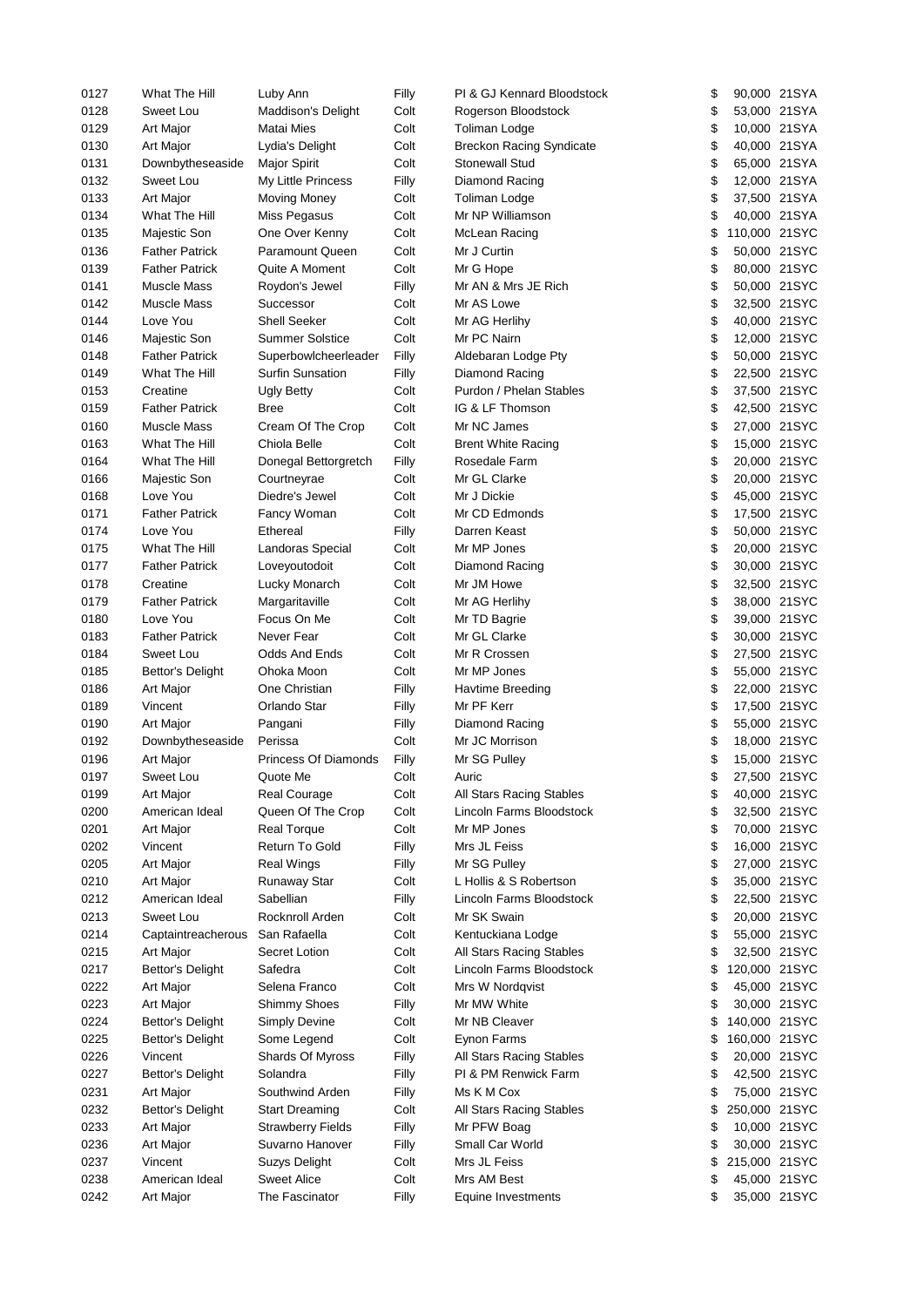| 0244 | Art Major                         | Tipsy Too                               | Colt  | Mr G Payne                   | \$                  | 33,000 21SYC |
|------|-----------------------------------|-----------------------------------------|-------|------------------------------|---------------------|--------------|
| 0247 | <b>Betting Line</b>               | The Vicars Daughter                     | Filly | Mrs JL Feiss                 | \$                  | 47,500 21SYC |
| 0248 | Rock N Roll Heaven Triple Sec     |                                         | Colt  | Mr RL Sandford               | \$                  | 24,000 21SYC |
| 0249 | Bettor's Delight                  | Tuapeka Art                             | Filly | Mr B Mangos                  | \$                  | 82,500 21SYC |
| 0252 | Captaintreacherous                | Tupelo Mississippi                      | Filly | Messrs MJ Hanover & GL Banks | \$                  | 40,000 21SYC |
| 0257 | Art Major                         | <b>Under The Odds</b>                   | Colt  | Kentuckiana Lodge            | \$<br>100,000 21SYC |              |
| 0258 | Art Major                         | Uptown Attitude                         | Colt  | <b>Equine Developments</b>   | \$                  | 50,000 21SYC |
| 0259 | Vincent                           | Verde Lima                              | Colt  | All Things Harness Racing    | \$                  | 17,500 21SYC |
| 0262 | Vincent                           | Young Tegan                             | Filly | Arden Lodge                  | \$                  | 15,000 21SYC |
| 0265 | Betterthancheddar                 | Zenardle                                | Filly | Mr L Driver                  | \$                  | 16,000 21SYC |
| 0268 | American Ideal                    | Ardenart                                | Colt  | PI & GJ Kennard Bloodstock   | \$                  | 52,500 21SYC |
| 0270 | Vincent                           | A Better Lover                          | Colt  | Mr RJ Stephenson             | \$                  | 15,000 21SYC |
| 0271 | <b>Art Major</b>                  | Atom Queen                              | Colt  | Lincoln Farms Bloodstock     | \$                  | 30,000 21SYC |
| 0272 |                                   | Captaintreacherous Absolutely Delighted | Colt  | PI & GJ Kennard Bloodstock   | \$                  | 60,000 21SYC |
| 0273 | Art Major                         | Adore To Our Dreams                     | Colt  | PI & PM Renwick Farm         | \$                  | 57,500 21SYC |
| 0274 | Captaintreacherous Arden's Darlin |                                         | Colt  | Diamond Racing               | \$                  | 47,500 21SYC |
| 0275 | Vincent                           | <b>After Party</b>                      | Colt  | Mrs JL Feiss                 | \$                  | 67,500 21SYC |
| 0276 | Captaintreacherous                | Albuquerque                             | Filly | All Stars Racing Stables     | \$                  | 75,000 21SYC |
| 0277 | Always B Miki                     | All Time Glory                          | Colt  | Diamond Racing               | \$                  | 67,500 21SYC |
| 0279 | Art Major                         | Amazon Lily                             | Filly | McEwan Bloodstock            | \$                  | 35,000 21SYC |
| 0280 | Downbytheseaside                  | American Grace                          | Colt  | Mr CT Jones                  | \$                  | 20,000 21SYC |
| 0281 | Vincent                           | Arden's Rockstar                        | Filly | Lincoln Farms Bloodstock     | \$                  | 27,500 21SYC |
| 0288 | <b>Bettor's Delight</b>           | Arden's Choice                          | Filly |                              | \$                  | 70,000 21SYC |
|      |                                   | Bonnie Joan                             | Colt  | Arden Lodge                  | \$                  |              |
| 0289 | Bettor's Delight                  |                                         |       | Peter Lagan Standardbreds    | 240,000 21SYC       |              |
| 0290 | Always B Miki                     | Ava Rose                                | Filly | Mr C Crosse                  | \$                  | 12,000 21SYC |
| 0291 | Vincent                           | <b>Barbary Lane</b>                     | Colt  | Alabar                       | \$                  | 30,000 21SYC |
| 0293 | Sweet Lou                         | Beaudiene Beaut Babe                    | Colt  | Diamond Racing               | \$                  | 48,000 21SYC |
| 0294 | Always B Miki                     | Beaujolais                              | Colt  | Mr PF Kerr                   | \$                  | 42,000 21SYC |
| 0295 | Sweet Lou                         | Bee Jays Money                          | Colt  | Mr J Curtin                  | \$                  | 25,000 21SYC |
| 0300 | Captaintreacherous                | <b>Bloss's Flame</b>                    | Colt  | Mr B Mangos                  | \$                  | 52,000 21SYC |
| 0301 | Bettor's Delight                  | <b>Break Dance</b>                      | Colt  | PI & GJ Kennard Bloodstock   | \$                  | 52,000 21SYC |
| 0306 | Bettor's Delight                  | Catalina Banner                         | Filly | <b>Stonewall Stud</b>        | \$                  | 37,000 21SYC |
| 0309 | Bettor's Delight                  | Christy Breanna                         | Colt  | <b>Barron Bloodstock</b>     | \$                  | 40,000 21SYC |
| 0310 | Rock N Roll Heaven Citylight      |                                         | Colt  | <b>Rakero Racing Stables</b> | \$                  | 30,000 21SYC |
| 0311 | Art Major                         | Cheer The Lady                          | Filly | Ms K Cox                     | \$                  | 26,000 21SYC |
| 0312 | Art Major                         | Collectable                             | Colt  | Studholme Bloodstock         | \$                  | 40,000 21SYC |
| 0315 | Bettor's Delight                  | Chicago Blues                           | Colt  | Kentuckiana Lodge            | \$<br>310,000 21SYC |              |
| 0316 | Bettor's Delight                  | Cullen Who                              | Colt  | Diamond Racing               | \$<br>130,000 21SYC |              |
| 0317 | <b>Bettor's Delight</b>           | <b>Cullens Charm</b>                    | Colt  | <b>Brent White Racing</b>    | \$                  | 27,000 21SYC |
| 0318 | Downbytheseaside                  | Crackabella                             | Filly | Ms K Cox                     |                     | 20,000 21SYC |
| 0322 | Art Major                         | Crushem                                 | Filly | <b>Breckon Farms</b>         | \$                  | 30,000 21SYC |
| 0325 | Art Major                         | Dakota Grace                            | Colt  | <b>Ripple Creek</b>          | \$                  | 35,000 21SYC |
| 0329 | <b>Art Major</b>                  | Delight Me                              | Colt  | Lincoln Farms Bloodstock     | \$                  | 60,000 21SYC |
| 0330 | Rock N Roll Heaven Dolce Denario  |                                         | Colt  | <b>Rakero Racing Stables</b> | \$                  | 30,000 21SYC |
| 0335 | <b>Bettor's Delight</b>           | Fortune Lover                           | Filly | Mrs JL Feiss                 | \$<br>140,000 21SYC |              |
| 0338 | Captaintreacherous                | Evelyn Ashford                          | Filly | Mr B Hutton                  | \$                  | 22,500 21SYC |
| 0339 | Sweet Lou                         | <b>Elly May Clampett</b>                | Colt  | Mr AG Herlihy                | \$                  | 20,000 21SYC |
| 0340 | Art Major                         | Good As Gold                            | Filly | <b>Twinburn Stables</b>      | \$                  | 30,000 21SYC |
| 0342 | Art Major                         | <b>Fleet's Pocket</b>                   | Colt  | <b>Tall Tree Stud</b>        | \$                  | 40,000 21SYC |
| 0344 | Art Major                         | Follow The Dream                        | Colt  | PI & GJ Kennard Bloodstock   | \$                  | 60,000 21SYC |
| 0346 | Captaintreacherous                | Hit The Spot                            | Colt  | Montana Park P/L             | \$                  | 58,000 21SYC |
| 0347 | He's Watching                     | Free As A Bird                          | Colt  | Mr NP Williamson             | \$                  | 13,000 21SYC |
| 0349 | Bettor's Delight                  | Galleons Cheer                          | Colt  | Lincoln Farms Bloodstock     | \$<br>190,000 21SYC |              |
| 0354 | Art Major                         | Glenisthebettor                         | Colt  | Mr R Crossen                 | \$                  | 30,000 21SYC |
| 0355 | Art Major                         | Hear The Cheers                         | Colt  | Mr TD Bagrie                 | \$                  | 20,000 21SYC |
| 0356 | Sweet Lou                         | Goodlookin Chick                        | Colt  | Kentuckiana Lodge            | \$                  | 22,500 21SYC |
| 0358 | Art Major                         | Hannah Sue                              | Filly | Mr C Crosse                  | \$                  | 21,000 21SYC |
| 0359 | Vincent                           | Ima Single Girl                         | Filly | Mr DL Mitchell               | \$                  | 20,000 21SYC |
| 0361 | <b>Bettor's Delight</b>           | Hartofdixie                             | Colt  | Peter Lagan Standardbreds    | \$<br>320,000 21SYC |              |
| 0362 | Vincent                           | Hurricane Dancer                        | Colt  | Mr AG Herlihy                | \$                  | 52,000 21SYC |
| 0368 | Vincent                           | Imke B                                  | Colt  | All Stars Racing Stables     | \$                  | 42,000 21SYC |
| 0369 | Bettor's Delight                  | Iconic Legend                           | Colt  | Mr M G Brown                 | \$                  | 52,500 21SYC |
| 0370 | Bettor's Delight                  | <b>Ideal Legs</b>                       | Filly | <b>Rakero Racing Stables</b> | \$                  | 30,000 21SYC |
| 0372 | Art Major                         | Imaginary Bet                           | Colt  | Montana Park P/L             | 120,000 21SYC       |              |
|      |                                   |                                         |       |                              |                     |              |